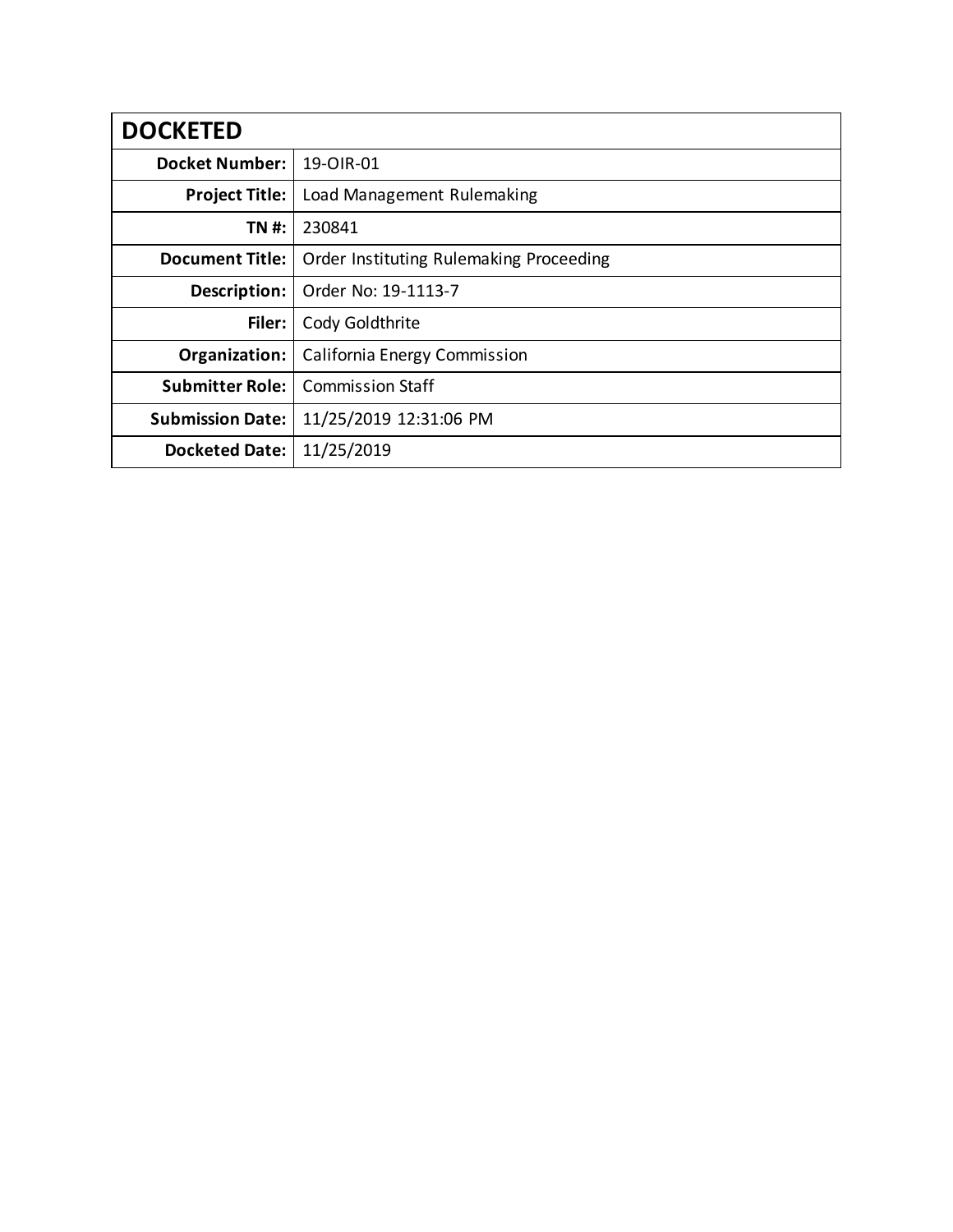### **STATE OF CALIFORNIA**

### **STATE ENERGY RESOURCES CONSERVATION AND DEVELOPMENT COMMISSION**

**RULEMAKING TO CONSIDER**  UPDATES TO THE LOAD Docket No. 19-OIR-01 **MANAGEMENT REGULATIONS. CALIFORNIA CODE OF REGULATIONS | ORDER INSTITUTING RULEMAKING TITLE 20 §1621-1625 PROCEEDING** 

#### I. **PURPOSE**

In Senate Bill 100 (De León, Chapter 312, Statutes of 2018), the State of California committed to a 100 percent carbon free. electricity supply, and the California Energy Commission (CEC) is taking the lead on supporting the realization of this goal. Recent California legislation, including Assembly Bill 3232 (Friedman, Chapter 373, Statutes of 2018) and Senate Bill 49 (Skinner, Chapter 697, Statutes of 2019), emphasize the need for increased demand flexibility to offset a rapidly increasing penetration of renewable supply resources. This order institutes a load management rulemaking proceeding to consider tariffs, technologies, and other measures that are consistent with this goal, and to revise the existing regulations to promote a demand flexible electricity market.

The CEC institutes this proceeding pursuant to Public Resources Code sections 25210, 25213, 25216, 25216.5(c)-(d), 25218(d)-(e), 25224, 25402(a)-(b), 25402(c), 25403, and 25403.5, and 20 California Code of Regulations sections 1220 - 1225. All subsequent section references are to the Public Resources Code unless otherwise noted.

#### II. **AUTHORITY**

This action is proposed under the authority of Public Resources Code section 25403.5, which directs the CEC as follows:

- a) The commission shall... adopt standards by regulation for a program of electrical load management for each utility service area. In adopting the standards, the commission shall consider, but need not be limited to, the following load management techniques:
	- (1) Adjustm\_ents in rate structure to encourage use of electrical energy at off-peak hours or to encourage control of daily electrical load. Compliance with those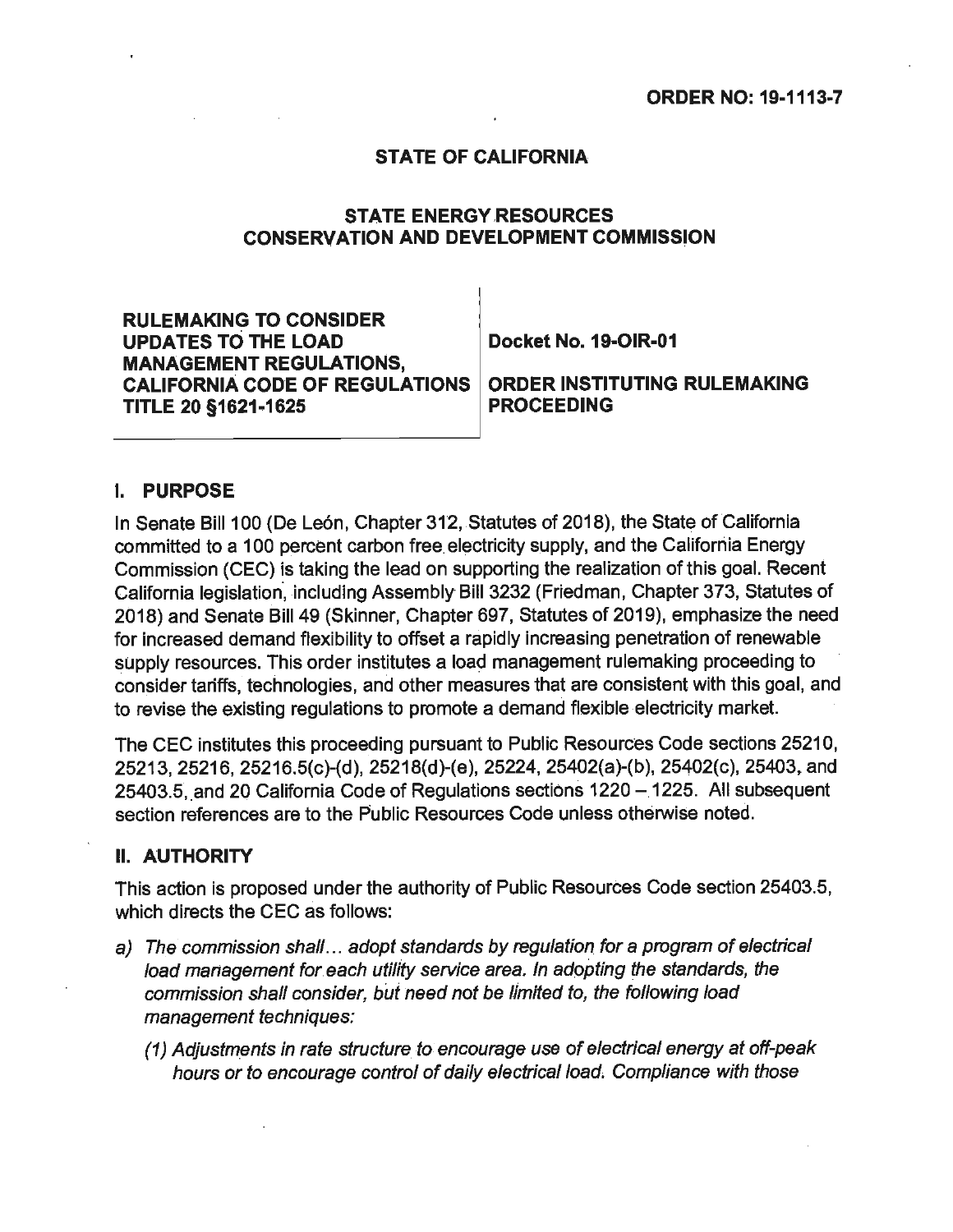adjustments in rate structure shall be subject to the approval of the Public Utilities Commission in a proceeding to change rates or service.

- (2) End use storage systems which store energy during off-peak periods for use during peak periods.
- (3) Mechanical and automatic devices and systems for the control of daily and seasonal peak loads.

Through the Public Resources Code, the Legislature has given the CEC the authority to:

- set energy standards for buildings (sections  $25402(a)$ -(b),  $25402.1 25402.5$ ;
- establish and enforce efficiency and demand flexibility standards for new appliances (sections 25402(c), 25402(f));
- establish and enforce load management standards for utilities (section 25403.5);
- recommend consideration by the California Public Utilities Commission (CPUC) and publicly-owned electric utilities of rates and other price-related practices (sections 25216.5(c), 25403, and 25403.5); and
- fund a wide variety of energy efficiency and research & development programs (e.g., sections 25410-25449.4, 25601-25602, 25620-25620.9, 25630-25650).

## **Ill. HISTORY**

Shortly after its creation in 1974, the CEC adopted some of the first demand flexibility programs in the country through its load management standards authority. The standards (California Code of Regulations Title 20 sections 1621-1625) established peak load control programs for residential air conditioners, water heaters, and pool pumps. The standards also required marginal cost pricing of electricity. In response, the CPUC approved and implemented the first time-of- use rates.

Two decades later, the California electricity crisis roiled electricity markets and bankrupted one of the largest utilities in the state. In response, California Senate Bill .1976 (Torlakson, Chapter 850, Statutes of 2002) called for increased demand flexibility through a closer relationship between wholesale and retail electricity prices, stating, "Californians can significantly increase the reliability of the electricity system and reduce the level of wholesale electricity prices by reducing electricity usage at peak times through a variety of measures designed to reduce electricity consumption during those periods. Dynamic pricing, including real-time pricing, provides incentives to reduce electricity consumption in precisely those hours when supplies are tight and provides lower prices when wholesale prices are low. Real-time pricing integrates information technology into the energy business, and creates new markets for communications, microelectronic controls, and information."

SB 1976 required the CEC, in consultation with the CPUC, to report to the legislature and the governor on the feasibility of real-time pricing tariffs. The resulting joint-agency report recommended the deployment of the advanced metering systems that would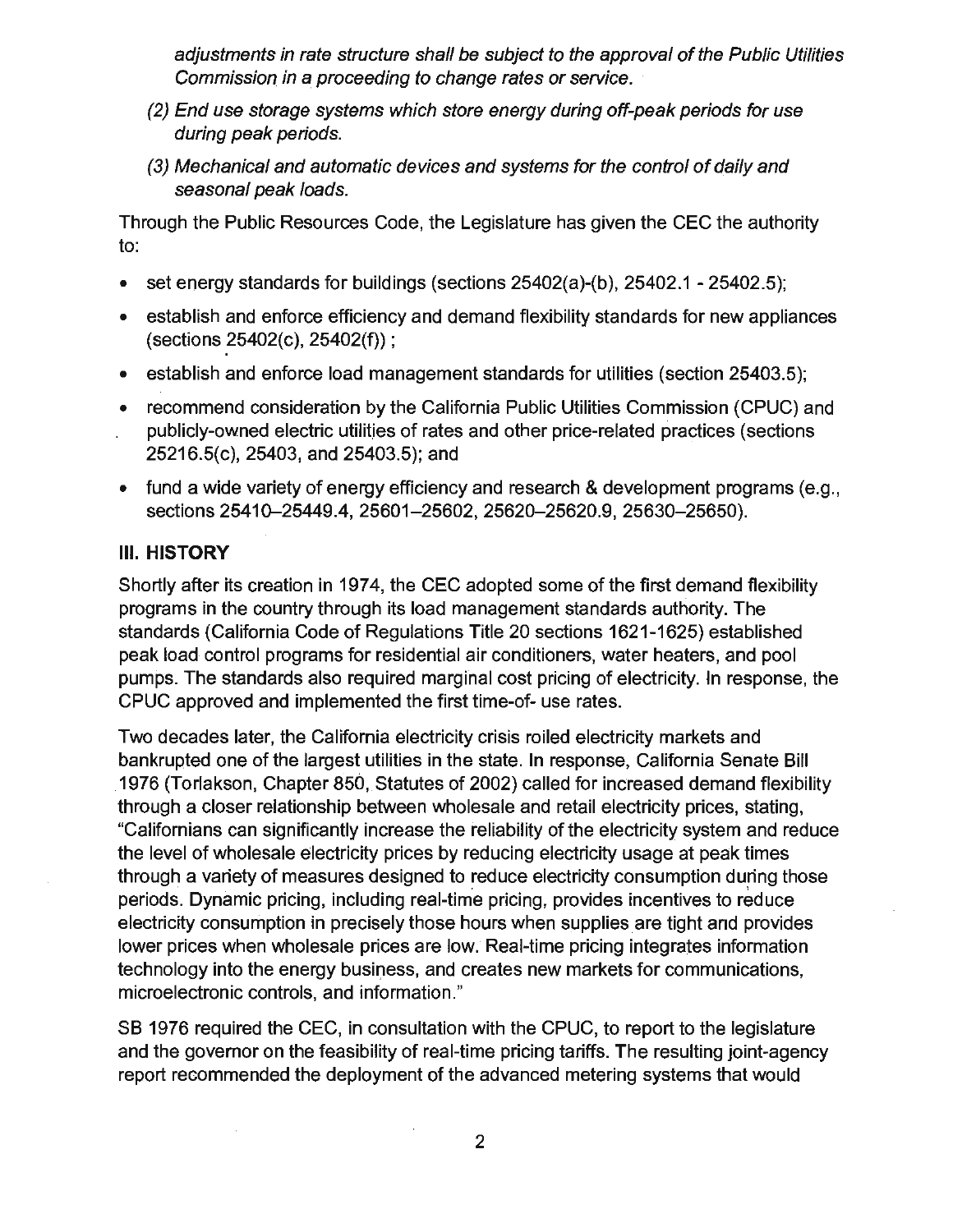enable real-time pricing, the completion of small and large customer pricing pilots, and ongoing collaboration and customer education activities.<sup>1</sup>

In an effort to provide urgently needed demand response during the crisis, and also to jumpstart the implementation of advanced metering infrastructure, the CEC implemented emergency programs that provided over 1,000 California businesses with metering and control systems that enabled 50 megawatts of demand response. At the same time, the CEC directed the installation of 23,000 advanced interval meters for customers with loads above 200 kilowatts - customers whose loads comprised 30 percent of California's peak electricity demand. Since then, the CPUC has approved advanced meters for every customer in the investor-owned utility (IOU) service territories, and the largest publicly-owned utilities have followed suit.

The statewide installation of advanced metering systems is now complete, and California customers have been reliably providing load shifting and demand response for years, as a result of the original load management standards created in the early 1980s. Since that time, technologies and markets have evolved dramatically, and an update to these standards is warranted.

### **IV. SCOPE OF THIS PROCEEDING**

The CEC hereby institutes a rulemaking proceeding to consider amendments to the load management regulations authorized under Public Resources Code Section 25403.5. This rulemaking will amend the existing load management standards to increase flexible demand resources, through rates, storage, automation, and other costeffective measures.

The CEC will work with stakeholders and the public to consider how we might, among other things: (a) structure a tariff with electricity prices that change frequently enough to help offset the variability in a 100% renewable grid, and (b) support the tools that enable automated response to prices and/or system conditions,

On October 21, 2019, the CEC opened Docket 19-0IR-01 to begin the Load Management Rulemaking. The CEC is interested in hearing the views of all parties and the public on the feasibility, impacts, and costs associated with demand flexibility options. The. CEC recognizes the importance of ongoing activities at the CPUC, California Independent System Operator (CAISO), and utilities. The CEC will coordinate and consult with these entities.

## **V.\_ PUBLIC PARTICIPATION**

The CEC encourages public participation in this proceeding. Any person present at any workshop or hearing will have a reasonable opportunity to make oral comments on the subject matter. Petitions to intervene are not necessary. The CEC anticipates holding a public workshop in January 2020 and will issue a notice stating the scheduled time and

<sup>&</sup>lt;sup>1</sup> The Feasibility of Implementing Dynamic Pricing in California, CEC 400-03-020F, October 2003.